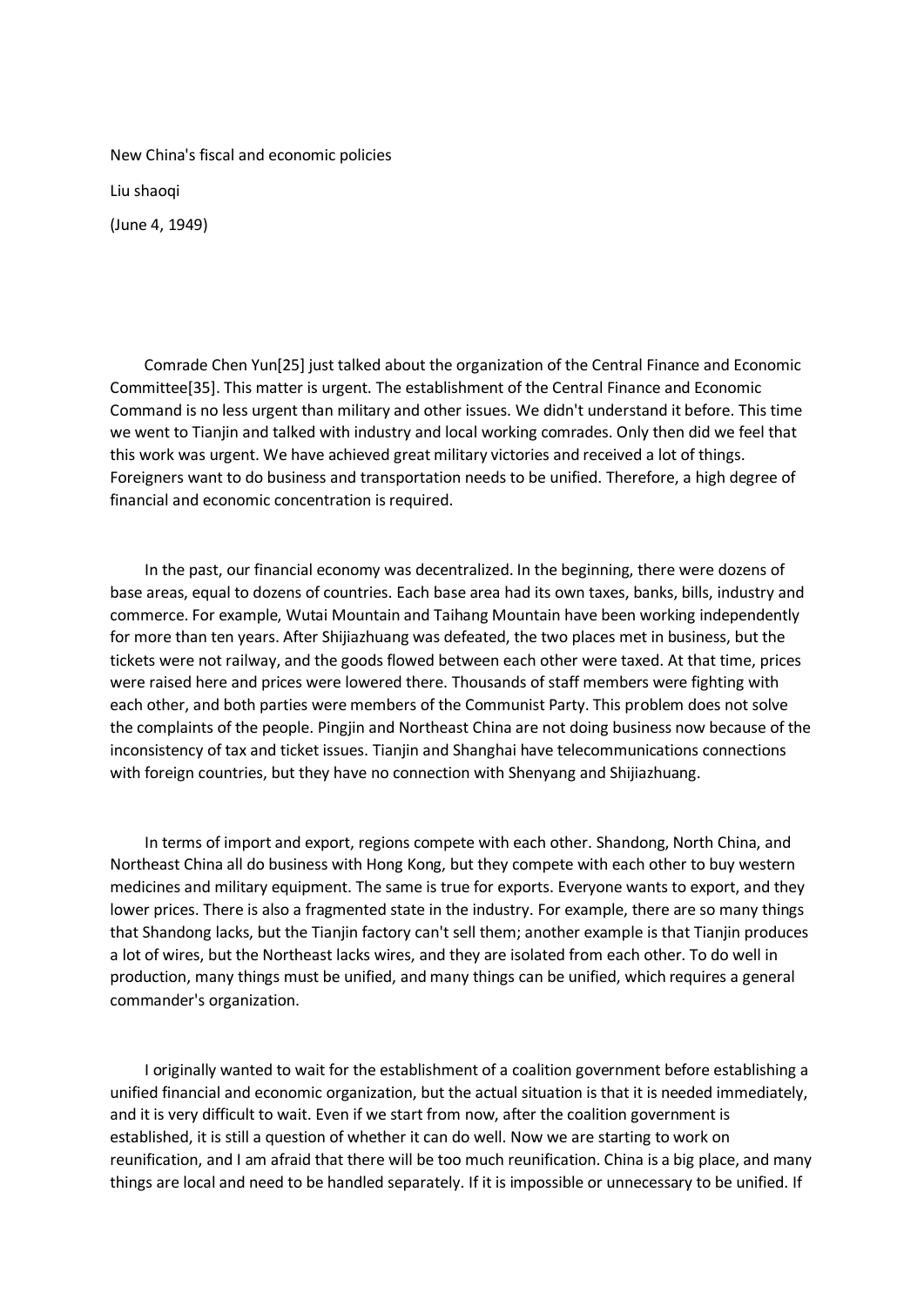you just put it together, things will mess up. It can only be initially taken over by the central government as necessary and possible. If everything is managed by the central government, it will not work. We have multiple departments in management. For example, in the textile industry, there are more people in Song Ziwen's China Textile[36] company than any other department in our central government. In addition, there are hundreds of thousands of people in the private textile industry such as silk, wool and linen. There needs to be a department to manage. In terms of hardware, there are already a lot of existing iron and steel industries in Benxi, Anshan, Shijingshan, Taiyuan and other places. In addition, the arsenal in various places must be managed by a department. In terms of fuels, coal and oil are said to be large in Gansu, and there are also quite a few state-owned coal mines in various regions. In addition to other power fuels, there are many things that require a department to manage. In addition to finances, commerce trades at home and abroad, and the business is very large. The existing trading companies have heavy tasks, so there is a separate department for commerce. The central government has several more departments and more local governments. The provincial government has not only a construction department, but also an agriculture department, a commercial department, and so on. At present, the military period is largely a thing of the past, and construction has become a major issue for all parties and the central and local governments across the country. Therefore, it is necessary to establish a corresponding organization, and make it sound and strengthened so that the work can be more effective.

 The policy issue is the unification of all parts of the country. First grasp the policy, and then manage some affairs. Most affairs are managed by the local government, and policies are determined by the central government. Chairman Mao Zedong proposed a policy in all directions, namely, balancing public and private, benefiting both labor and capital, mutual assistance between urban and rural areas, and internal and external exchanges. The general policy is this, but this alone is not enough. There is a lot of work to be done to implement this policy. I went to Tianjin once recently and found some problems. These issues have been discussed at some conferences, but I won't be able to talk about them again today.

 When I was in Tianjin, I had contact with large factory directors and managers, and also talked with working cadres. Later, I also convened a meeting of dozens to more than 100 people. I found that the cadres are very committed to implementing the policy of balancing public and private interests and benefiting both labor and capital. Not enough; there are also problems in the industry (that is, capitalists), and there are still quite a few problems. For example, capitalists in Tianjin don't like people calling them "capitalists", and even I don't understand their feelings. The person in charge in Tianjin seldom has contact with the industry, and they do not understand each other.

The Tianjin industry has raised several questions:

 First, they are not at ease with the Bureau of Trade and wonder if they can still do business with the Bureau of Trade. They think that the Trade Bureau is robbing them of business, which not only controls the raw materials, but also controls the city. They are afraid of control. Mr. Li Zhuchen[31] wants to go to Linqing, Shandong to sell salt, and ask us beforehand, OK? Our comrades at work said: "Good"! He went, but our trading company there saw that this man was here to do business and was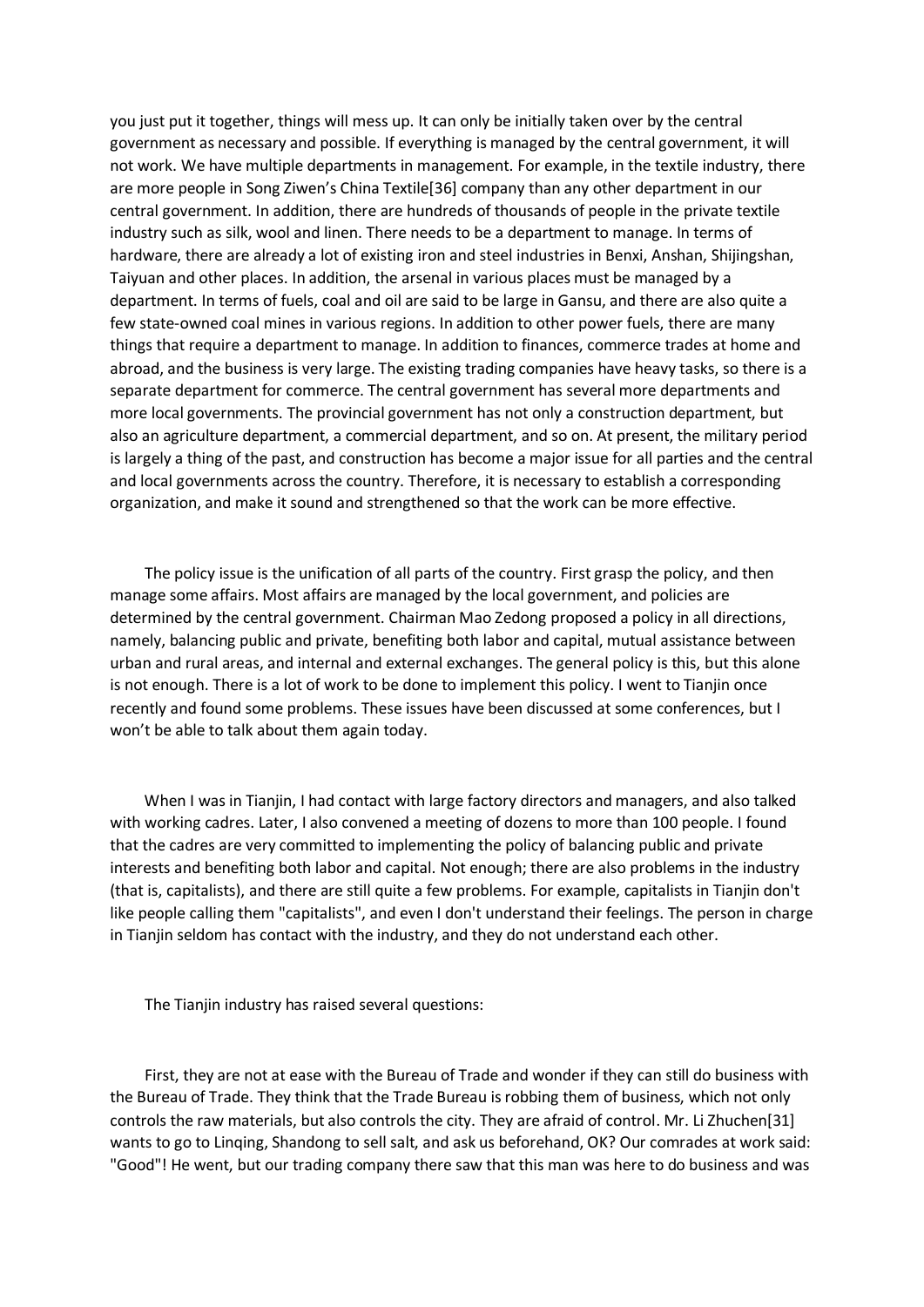a capitalist, so as soon as the salt price fell, Li lost his money and came back with a big headache. He said that the villages now are different from before. You are organized there, and business is not easy to do. So he came to the conclusion: there are trading companies that cannot do business. Just after the liberation of Tangshan, the comrades in our trading company understood the situation. They signed a six-month contract with Qixin Cement Factory and an eight-month contract with Huaxin Spinning Factory. At first the capitalists were very happy, because they started trading immediately after liberation to solve the problem of slow inventory. But as soon as Tianjin was liberated, the prices of cement and yarn rose, and the capitalists felt that they suffered too much and were unhappy. On the one hand, we have not implemented the public-private policy; on the other hand, they are worried that we will steal their business.

 Another issue is taxation. The cement from the Qixin factory was sold to us at a contract price of 4,000 yuan per ton, but the market price was 13 thousand. The government levied a tax, saying that the market price was 13 thousand, so the tax was levied at the price of 13 thousand. The same is true for Huaxin Yarn Mill, where the selling price is lower than the market price, but the tax collection is based on the market price. They are very worried about the tax issue. If this item is not done well, their enthusiasm cannot be mentioned.

 The most important issue is labor relations. During my trip to Tianjin, I was still quite nervous. This was due to the spontaneous actions of the workers. It was better where there were our staff, because these people were Communist Party members who understood the policy of benefiting both labor and capital; where there were no staff. It's worse. The workers knew that the Communist Party was the workers' party, so they fell out: to raise wages, unemployed workers had to go to work, and they would not obey orders. Before the liberation, workers in small factories had always had a hard life. Except for eating in the factory, their wages were only more than 20 catties. Now they have to increase their wages, and some have increased it by four or five times. Some workers who have been unemployed for several years have to go to work. The workers in the factory learn Marxism, talk about surplus value and talk about exploitation. Capitalists cannot hear the three words "exploiter", and the more they hear, the more they become afraid. They couldn't figure it out. They didn't think it would cause unemployed workers to go to work and workers' demands for higher wages, but they didn't dare to say. As long as the workers' representatives come to them, they will be afraid. Workers ask the employers for their opinions, and they always say, do whatever you say. The capitalists agree with what the workers demand: Those who shouldn't go to work also go to work, and those who shouldn't be paid are also increased. The workers feel that the capitalists are easy to talk, and the trade unions also feel that the capitalists are easy to talk. In fact, the capitalists are not willing. This kind of non-resistance is a negative psychology and intends to collapse and end it anyway.

 In addition to labor-management relations, there are two other issues: One is that Mr. Li Zhuchen said that when Chairman Mao talked about the economic structure of New China in "The Current Situation and Our Tasks", he only said: one is the national economy; the other is Cooperative economy; third is the small and medium capitalist economy. He said that Chairman Mao only mentioned small and medium capitalists here, not big capitalists. He felt that he was a big capitalist, so he did not have his share. Some comrades said to him: You are not considered old, you are also medium.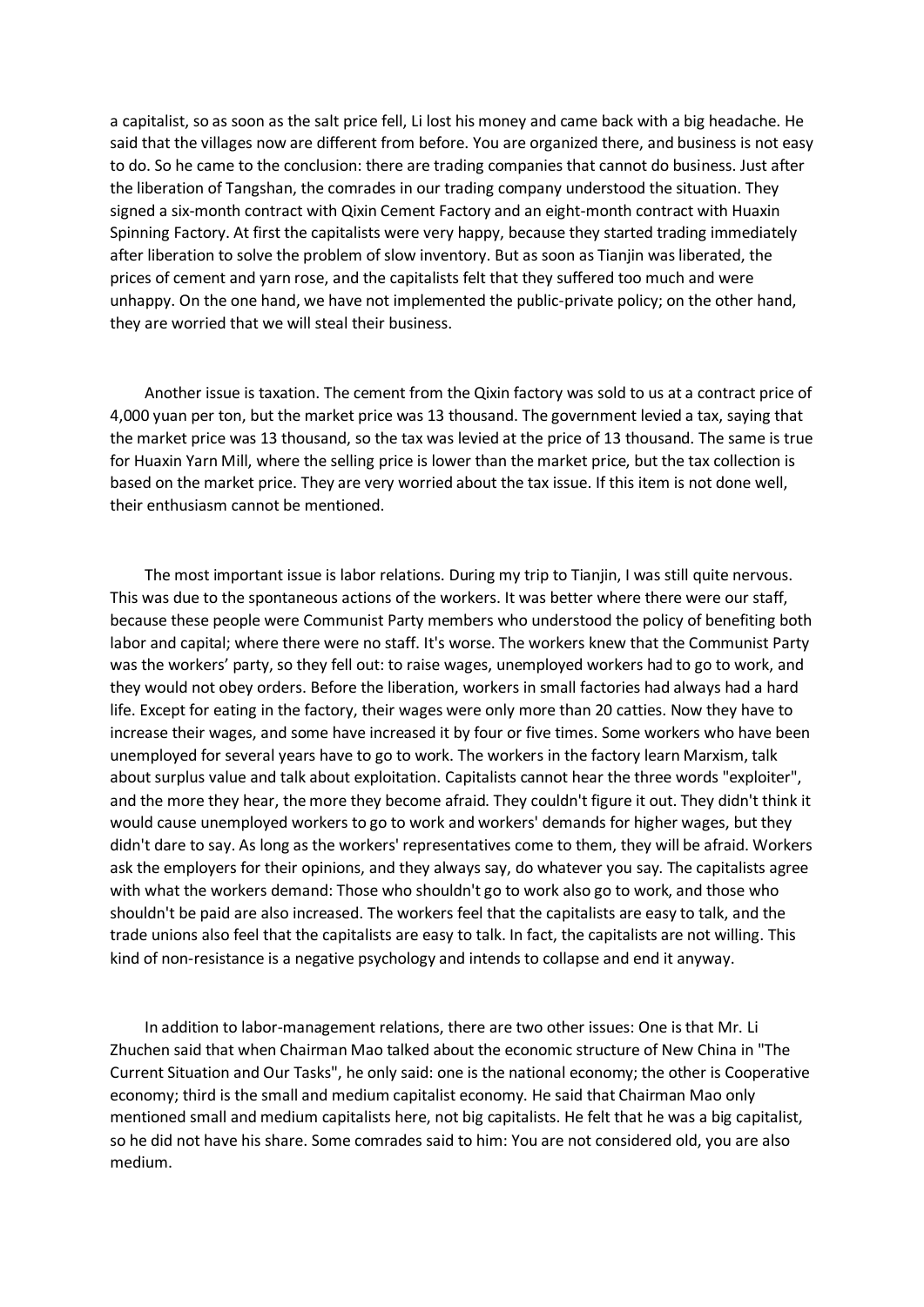He said: Today is not big, tomorrow will be big. Therefore, worry about his development prospects.

 The industry is very concerned about this issue. Another question is when and when will socialism be established? How to do it? They felt incomprehensible about these issues. They only saw the "balance between public and private interests, benefiting both labor and capital." They still felt that they could not understand the economic policies of New China. Before these problems are resolved, capitalists have no enthusiasm for production and dare not do business.

 After Tianjin was liberated, no one paid attention to the industry for two or three months. Some comrades who worked in trade unions were unwilling to contact capitalists; some Communists were afraid to say that their position was unstable and deliberately avoided them, and capitalists were even more afraid. It just so happens that the capitalists are not at ease with the above problems, especially the larger capitalists. On one occasion, Xinhua News Agency answered the question of balancing public and private. It said that there are four restrictions on private capital, namely: price policy, tax policy, labor conditions and restrictions on the scope of activities, and said it should not be suffocated to death.

 The capitalists saw and thought about the actual situation, and felt that it was even more terrible. They would probably not live without suffocation: tax policies such as Qixin and Huaxin were over-levied, and the price policy was probably like Linqing Trading Company lowering prices and Mr. The scope of activities is just like robbing business, working conditions are nothing more than excessive wages and so on. They believe that the Xinhua News Agency's reply published in the "Tianjin Daily" shows that this is the central policy. When I went, someone was already preparing to end the show, or the food was finished. They are preparing to escape, and they have already arranged the hidden property. For example, part of the funds of the East Asia Wool Weaving Factory has already fled to Hong Kong. It is impossible to ask them to put these hidden funds into production without letting them touch our bottom.

I go, they want to touch my bottom. They said that you represent the CPC Central Committee. I said, "Okay! I'm here to give you the bottom line. When a Communist Party member is working, he must first give him the bottom line, don't wait for him to touch it. He is worried that the factory production is not good, the workers are unemployed, and the society is unstable. Two or three months after the liberation of Tianjin, we not only did not eliminate the estrangement with them, but also deepened the estrangement. If we don't get this through, it's a big crisis. Mr. Li Zhuchen's salt sales, I said Linqing trade. The company's practice is not good. He wants to sell salt again to ensure that the price will not fall. The entire raw material market is shared. Some raw materials have to be imported. For example, the East Asia company wants Australian wool, but our trading company does not want to import it. If it really does not. , Their factories had no choice but to not open. The raw material market must be allocated appropriately, but who will allocate it? I said that the capitalists can't distinguish, they always fight for confusion. But we can allocate it and never fight. Tianjin A private spinning mill buys more cotton than a trading company, and it can guarantee that it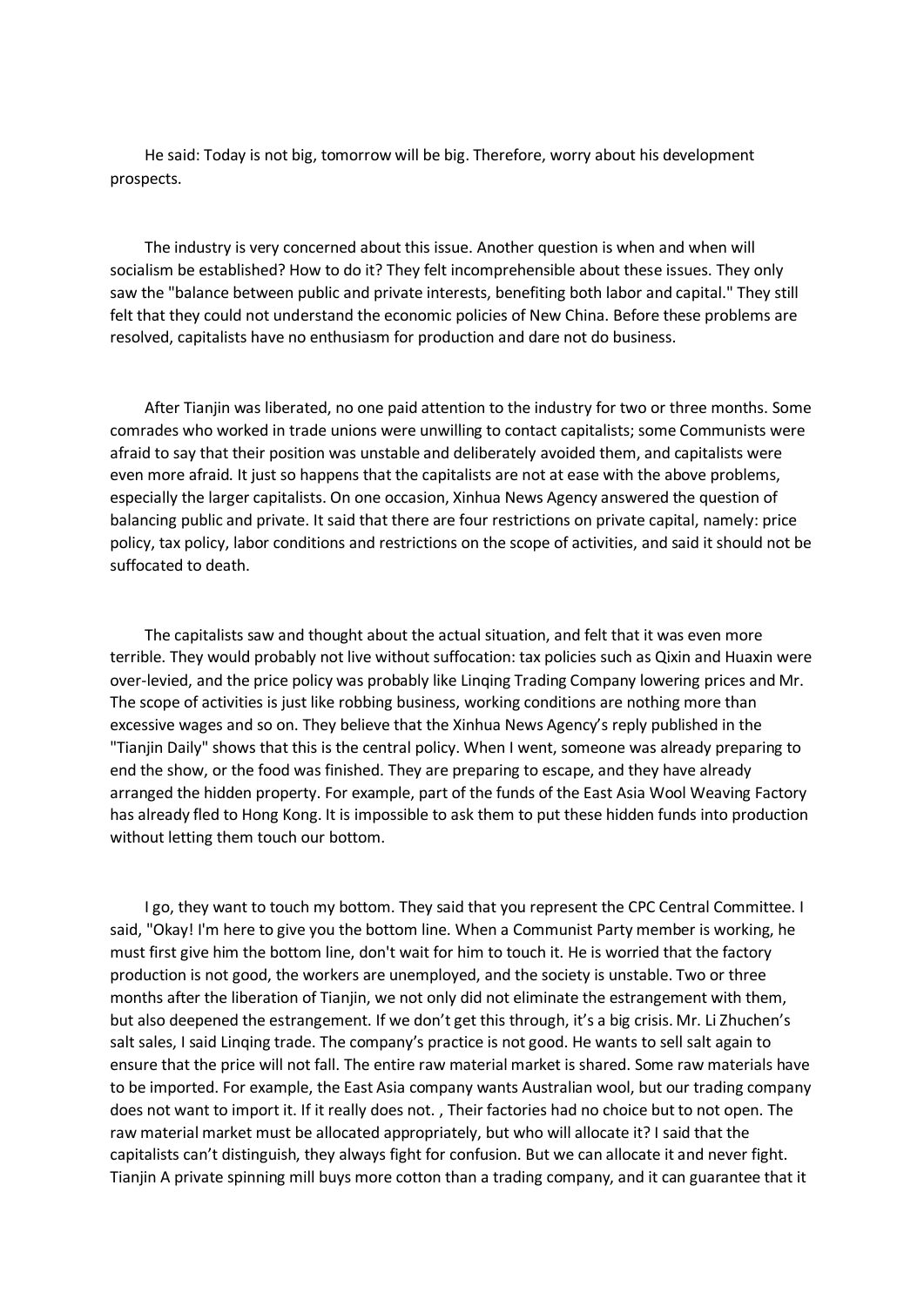will not be used up in a few months. I said, don't be happy, the village will be organized in the future, and you will not be able to collect it at all. The raw materials are still divided by everyone. As for taxation policies and the contract between Qixin and Huaxin, I said that the selling price is lower than the market price but the practice of collecting tax at the market price is not good, and I said that you can propose amendments! The next day Let the comrades of the trading company take the initiative to find them.

 The tax is currently collected at the Kuomintang tax rate, and the collection is quite good. The income is more than 800 million yuan, the expenditure is only 400 million yuan, and the income exceeds the expenditure more than doubled. I asked them that they paid the Kuomintang in the past. The tax is not heavy, why is it heavy now? They said that the Kuomintang's tax can be paid more or less. The Kuomintang members are embezzled. If you give them some bribes, you can pay less. Your comrades don't embezzle, so you can pay less. No. I said that taxation can be changed. The Kuomintang tax is unreasonable. You can give your opinion. But the peasants have a heavy burden. They have to join the army, pay public food, pay for the people, and farm on their behalf. The people in the city only pay some money. To be worthy of the peasants, the burden should be heavier, but it should not be heavy enough to lose the cost. The loss is too heavy. Too heavy is not enough. It is still difficult. As for the workers who do not abide by the factory regulations, I said, you can redraw a factory regulation and ask the workers to see and let the government Approved, the government approved, and then acted in accordance with the articles of association. Now the company law does not exist because of the abolition of the "Six Laws". Some companies are afraid because they have some bureaucratic capital and dare not directly say that these shares also account for only percent. Tens to thirty. Because 20% of the bureaucratic capital of the Peking Water Company is taken over by us, it arouses their fear.

 Kailuan Coal Mine owns 20% of the shares of Bank of Communications, and I am also a little scared. I said that you can draft a company law. Let's take a look. Before the central government is established, a provisional regulation will be issued for enforcement.

 On the issue of labor and capital benefits. I said that some factories have increased their wages too much. This is not enough. We have to discuss with the workers and disclose the economy of the factory, which means that this is a loss. This is too demanding. Some requirements are inappropriate, such as the number of workers that capitalists must use, and so on. I want Tianjin to also draw up a temporary method for handling labor issues. The capitalists feel that this attitude is good, at least cooperative, and take care of their difficulties. Later, Tianjin workers held a congress, and I said the same. I said that the salary is too high. What to do if it is too high? Lower it, and you have to lower it yourself. If you don't lower it, what should I do? ! I am a member of the Communist Party. At present, I do not advocate increasing your wages, and some of them will be lowered. You must be unhappy. Regardless of whether you are happy or not, I have to talk about it, not enough friends. Otherwise, when the factory is closed, there is no way for you to find the labor union or the people's government. Some workers said that the labor union and the government are not afraid, and they can open cooperatives. But I have decades of experience in this area, so I can say no. From the Great Revolution to the Agrarian Revolution in Jiangxi, to the Liberation War in the Taihang Mountains, the workers started their own cooperatives, but didn't they close their doors? During the land reform, landlord industry and commerce were taken over, and they became cooperatives, but they still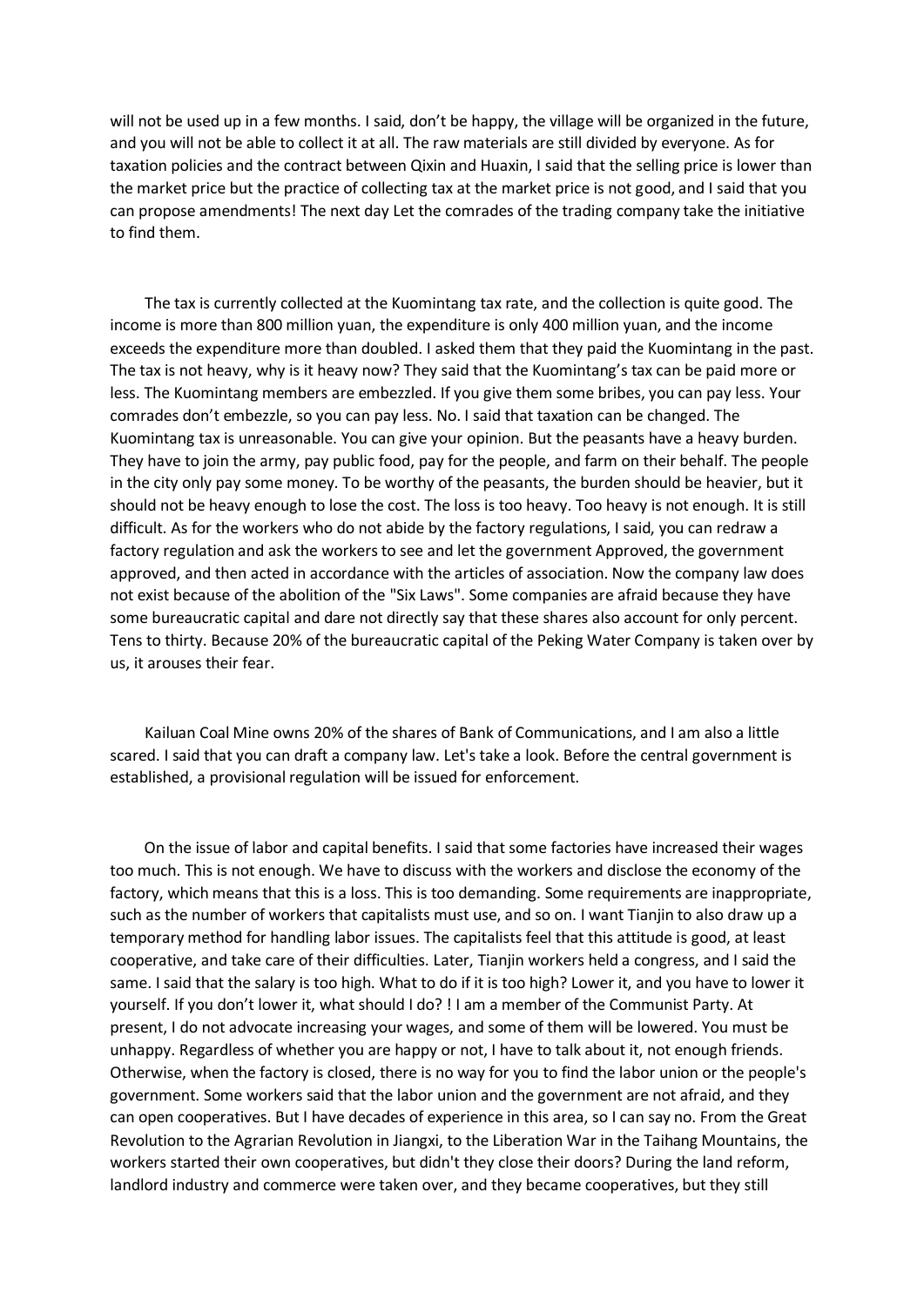couldn't do it well. As a result, the machines were dismantled and the productivity was destroyed. Therefore, workers and labor unions were later forbidden to accept the factory, and the factory was not allowed to hand over the factory to the workers. In short, high wages are not enough. In order to keep the workers unemployed, wages have to be lowered. It's better to have less food than you can eat, but you can eat half full, which is better than unemployment. What I said to the workers that day was broadcast to the whole city at the same time. The capitalists listened attentively. When I heard it, I thought it was the bottom line. If you had the bottom line, it was true.

In terms of theory, they have two main problems:

 One is the issue of the names of exploiters and capitalists. They asked if these two terms could be changed? I said, it's fine to change, but how to change it? They thought for a while, and checked the Greek dictionary, but they couldn't find an appropriate word. Manager Zhou of Qixin Factory[37] is more enlightened. He admitted to exploitation, but he said that because of exploitation, a Qixin factory developed a Huaxin factory and later a Daye Cement Factory. According to the development of production, a fourth factory should be established, but the more factories there are, the more exploitation will be. Exploitation is a crime, and the crime is also greater. The future result is not to buy a shot!

 In short, he felt there was no future in the future. Mr. Li Zhuchen does not recognize exploitation, saying that production is social, and advocates the three-three system: employee dividends account for one-third, provident fund account for one-third, dividends account for onethird, or share stocks to workers.

He wanted to avoid the term exploiter. This term is a great burden to them.

 I said, no matter whether the term is changed or not, I agree with changing it to a goodsounding term, but exploitation is an objective reality. The manager of Song Diqing[38] said that his company does not have capitalists. The East Asia Company has 10,000 shares and the manager is hired, so he also asked to join the trade union. Once, the worker was in a meeting and his manager ran away. The worker was embarrassed to refuse him. The chairman of the union announced at the meeting that the manager was a guest and welcomed him. He thought: How could he be a guest as a manager, because it was very sad. He asked again, do shareholders with only a few hundred yuan count as capitalists? I said that social production is of course no problem, and all production is social. As long as there is a commodity economy, even the products of small producers are social production. But the problem is that possession is private. Production methods such as houses and machinery are all private possession. Socialism is about turning these privately-owned means of production into social ownership.

 Now you own the houses, machines, and the goods you produce. No matter how much money you make, whether the dividend is one-third or one-fourth, exploitation exists objectively. No matter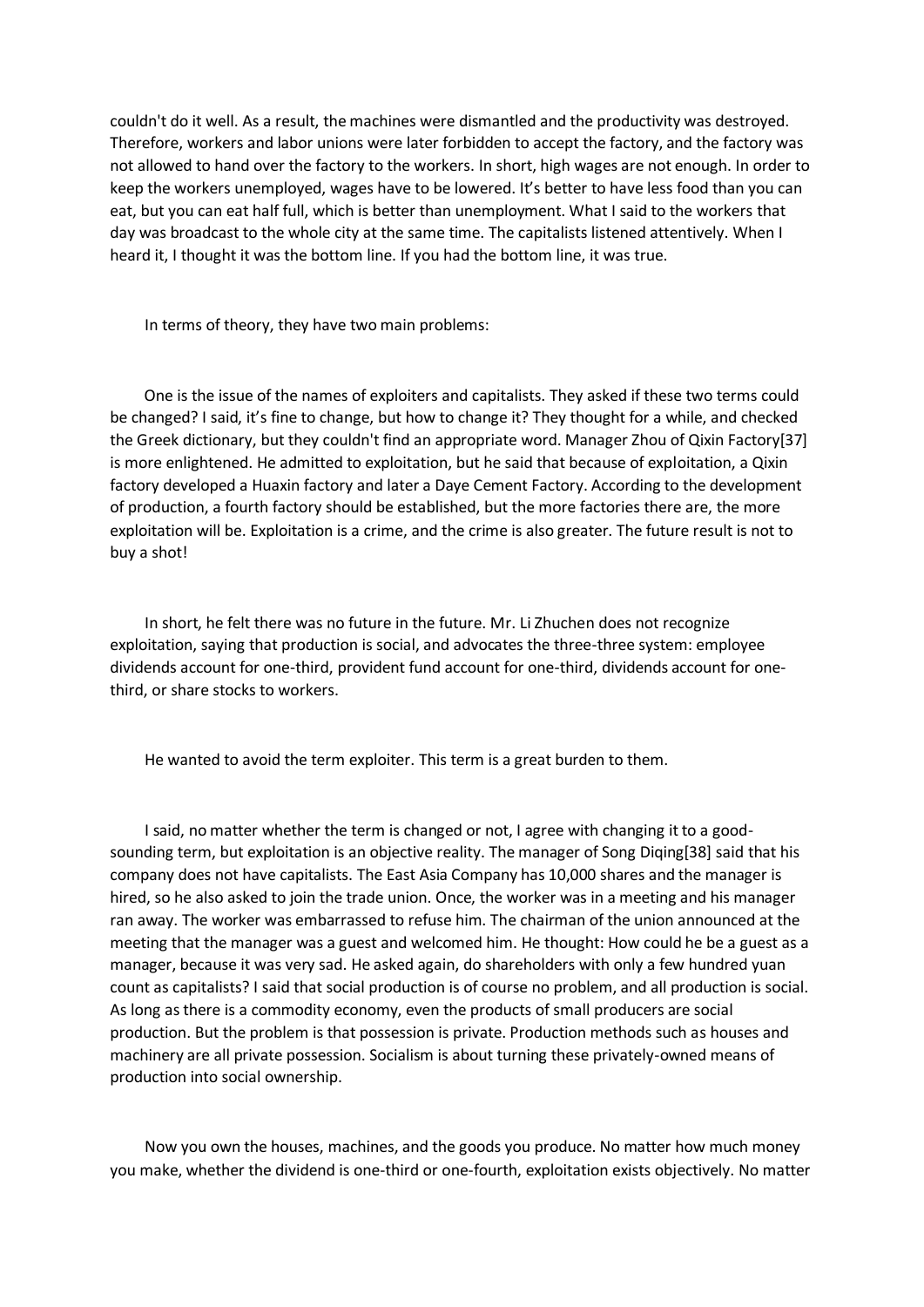if it is 10,000 shareholders or more shareholders, you are the manager, the general representative of the shareholders, responsible to the shareholders, and have the obligation and responsibility to distribute dividends to the shareholders. Are you still an exploiter? The problem is not whether you are willing to exploit or not, but that kind of social system determines that if you do not exploit others, you are exploited. You exploited the workers, and the four major families[5] and imperialism exploited you again. So you are dual identities. Only because you are anti-imperialist and anti-feudal can we unite with you, so you are also friends of the revolution. The new democratic revolution has three enemies and four friends[34]. We put you among friends, not among enemies. Exploitation is a fact, but is exploitation good? Mr. Gong Zhou Shutao said exploitation is a sin, and you also say it is sinful. I said both sin and merit. The unemployed workers have asked to resume work and hope you will exploit them. Dongye has more than 1,000 workers now. If there are more than 2,000, would it be good? it is good! Good workers, good society, you, the Communist Party, let alone two thousand, it is better to have more than twenty thousand workers. Mr. Zhou plans to set up a fourth factory. It would be better if five, six, seven or eight factories can be established. Capitalist exploitation has its progressiveness under certain conditions, not necessarily reactionary but progressive. You are progressive forces and friends of the revolution. You have credit, but exploitation is still exploitation. The Communist Party does not deny that the bourgeoisie has certain merits. In the "Communist Manifesto", Marx and Engels clearly stated that the bourgeoisie has historical merits. "The bourgeoisie has created greater achievements in its less than a hundred years of class rule. The generations add up to more and greater productivity." [39] As long as there is private capital, even if one third is counted as a dividend, it is still exploitation. When I say this, they think it is reasonable.

 The second is the issue of socialism. First of all, they are disgusted by the restrictive policies. I said, what's wrong with restrictions? Freedom of trade is not absolute, there are always some restrictions. If Mr. Li asks us to restrict Linqing salt from falling in price, and trading company salt does not fall in price, you should not fall in price. Another example is that there are too many soaps in Peiping and it requires government guidance. This is not to restrict the development of soap factories. So the restriction is to guarantee production. "Private consideration" is a restrictive policy. Our slogan is "Private after Public". The Israeli side's care is mutual restriction. "Benefits for both labor and capital" is to benefit both. The tax issue is that you limit us, and we also have to limit you. Except for speculative capital and railways, there are no restrictions on the scope of activities. You can even engage in ships. It is free development now, and it will be restricted in the future. Today there are too many soap factories to restrict it; if there are too many wool weaving factories tomorrow, should we also restrict it? ! The four restrictions on private capital mentioned by Xinhua News Agency mean the same. Chairman Mao's "Current Situation and Our Tasks"'s statement was written in 1947. In his statement, he only talked about the small and medium bourgeoisie, but he did not say that the small and medium bourgeoisie would grow bigger. You said that it won't work if it becomes bigger, but you added it yourself.

 Regarding socialism, we publicly declare that we must do it. If you do not follow the path of socialism, you must follow the path of imperialism. There is no third path to go; if you find a third and better path, our Communist Party will definitely support you. If you don't approve of taking the road of imperialism, then you have to go the road of socialism. There are only two paths for China to industrialize: one is imperialism; the other is socialism. History has proved that many industrialized countries have taken the path of imperialism.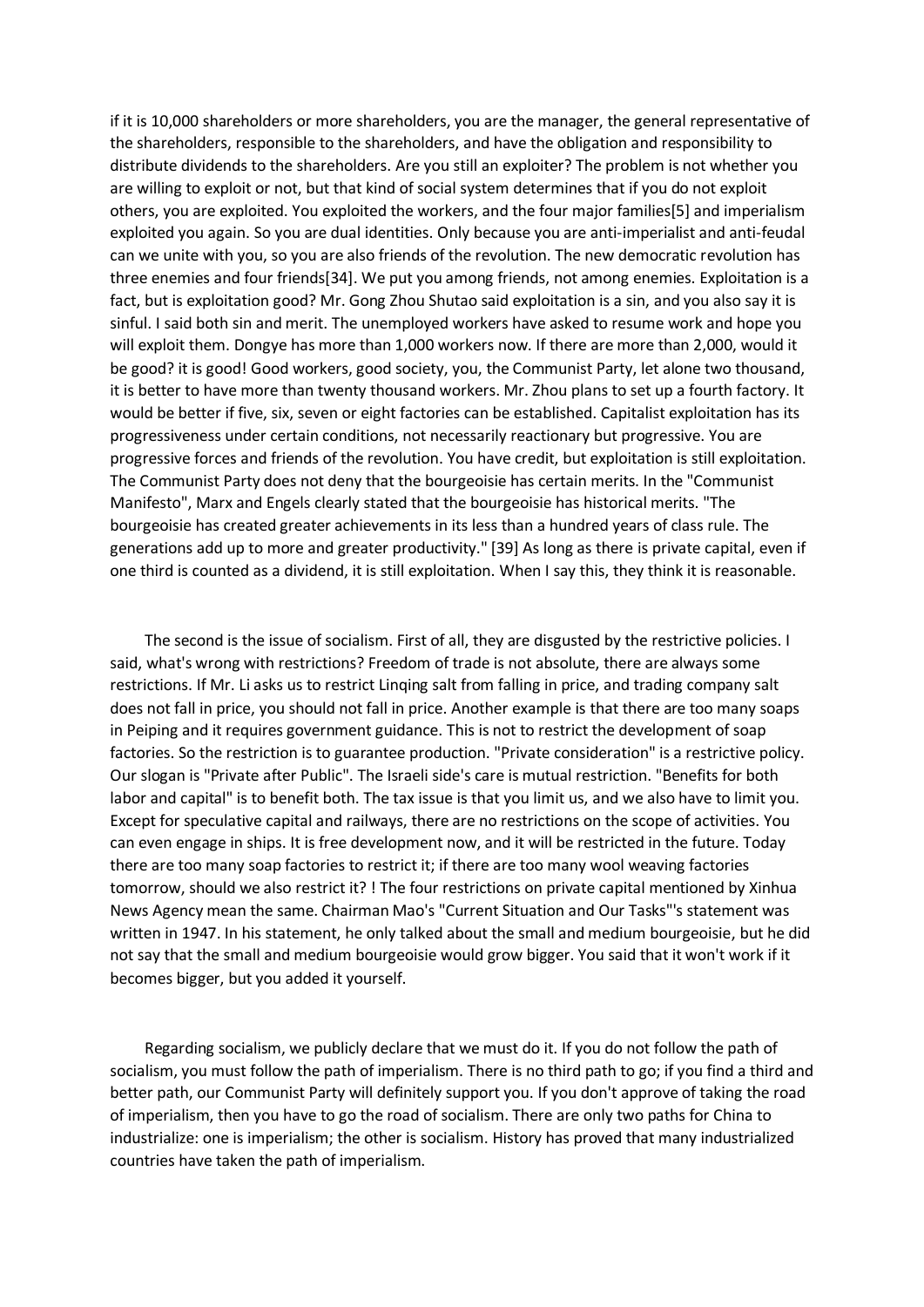If there is no industrialization, it is very dangerous if you specifically want to industrialize without thinking about it in the future. In the past, Japan and Germany were examples. There is no industry now, and it is specialized in industry. In the future, too much goods will be a problem. Too many goods are also two ways: one is to close the road, the workers are not welcome, the people are unwilling, and you are unwilling; the other is to grab the market and raw materials, Hitler can't grab the market, your skills are probably worse than him. some. Since we don't want to engage in imperialism, we have to find a way now, and if we don't want to then there will be no way. If the Yellow River does not flow into the Bohai Sea, it will be impossible to set up a gate in Shandong. The gate must be set up from Qinghai, and restrictions will be imposed at the beginning to prevent the Yellow River from flowing into the Bohai Sea. Now give you some restrictions, and finally you can enter a socialist society peacefully. They have a better understanding of what I said.

 They asked me how to do socialism again? I said that this is a matter of decades later, and it is impossible to talk specifically about it now. They must ask me to talk about it. I said that socialism is about confiscating private factories. Marx said this is a revolution, and Chairman Mao said it can be reached peacefully. To achieve peace now, we must set the gate and do it slowly. But what about peace law? It's hard to tell. I gave them an analogy: If your manager Song Diqing of the East Asia Woollen Factory manages well and is more advanced than us, we must learn from you that your productivity is high. The productivity of a worker is greater than that of a factory worker in a country. A bank employee It's worth two or three of us. If we raise the productivity of national workers so high, wouldn't it be progress? ! You are technically up, tactically up, but not strategically, and we are on the contrary, this should learn from you. If after twenty years, one East Asia factory has grown into eight, this is enough for you! Maybe these factories will be nationalized in 20 years. As long as you don't object, Mr. Song Diqing has the skills and asks you to be the factory director. At that time, there were more factories, and you were very capable. Eight factories were not enough and another eight. Can you do sixteen factories? He said: Then why not do it? I said, do it, good! This is socialism, and the country is willing to leave it to you. He asked: What about my shareholders? At this time, he thought of the shareholders. I said that these industries were nationalized at a cost, and the shares could not be retired in one year, and retired in ten years. Ten years can't be refunded. Call for it. Just like some people in the villages offer land, the city can also call for shares, either part of it or part of it. Ten years can't be retired, and 12, 34, or 4 years are fine. At that time, the situation was different. There were many factories and many occupations. They did not live on dividends, and there were more funds and low dividends. Even if the factories are not nationalized and overproduction, they must be closed, but the result is still handed over to the state. Only then will it be in the best interests of the most people. Maybe this is done step by step, slowly over the years, anyway, there is no need to rush, everything can be accommodated, only the "most people's best interests" cannot be sacrificed. You have to find the bottom, this is the bottom. At that time, everyone felt that if they wanted to be repatriated, they would be repossessed. Slowly, you will feel no pain, if it doesn't hurt, you won't oppose it, and if you don't oppose it will be beneficial to everyone. Some people are unwilling. As long as they don't oppose it verbally, it doesn't matter. As long as there is no action of resistance, it doesn't matter. Only those who resolutely opposed and resisted were sent to prison.

 That's why I said today that expanding the scope of exploitation is a great contribution to the people.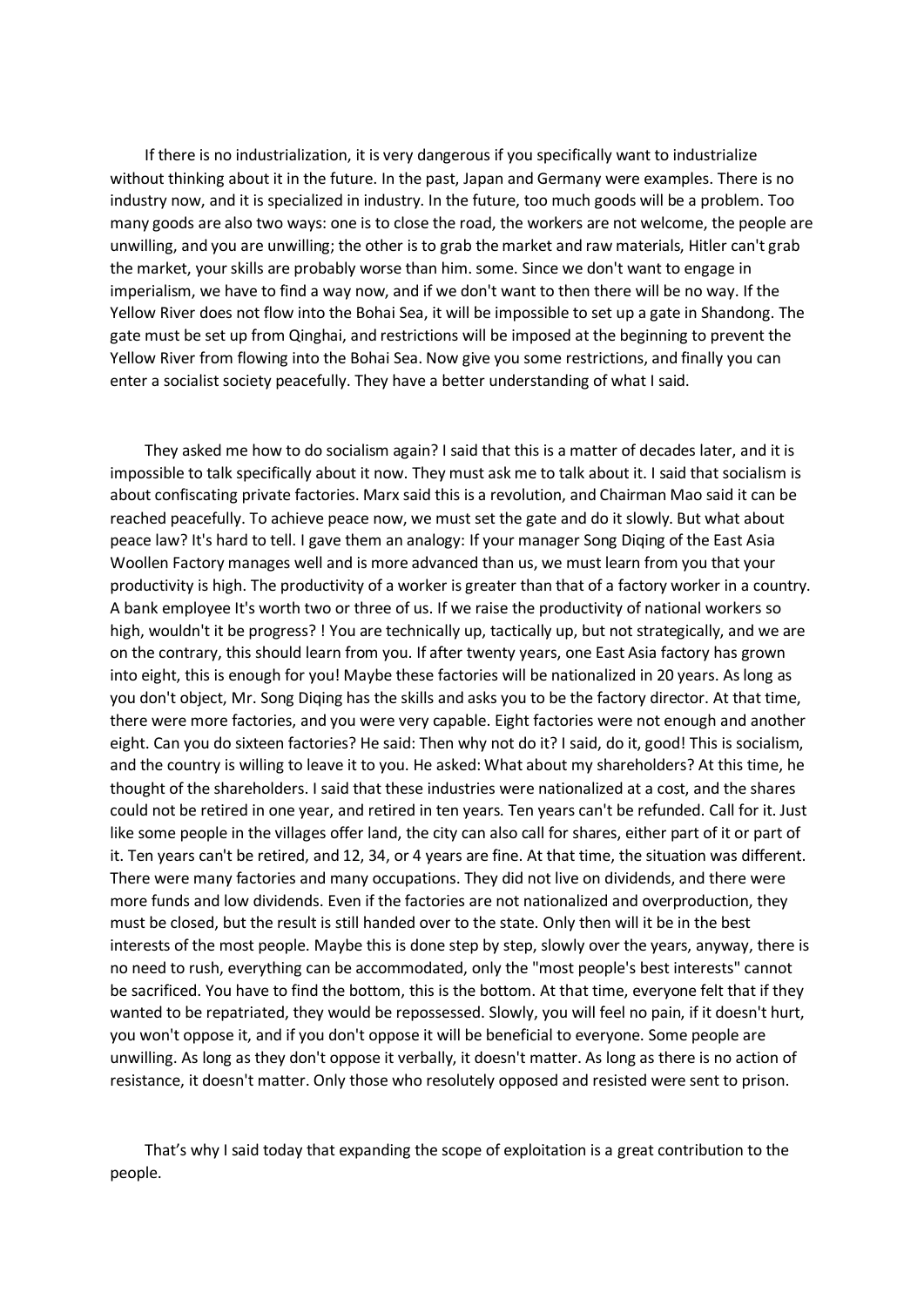The above are two issues of principle. There are other issues, such as joining a trade union. Capitalists cannot join. Workers hold meetings and managers come as guests. This is very polite and good. Some people say that workers speak badly.

 I said, you have identities, and today workers also have identities. It is good that everyone has identities. You used to scold the workers, but today the workers scold you. Of course, this is not very good, and we don't agree. But you are arrogant. This is not good either. You have to put down your arrogance, don't underestimate manual labor, and talk about equality. Even American democracy supports this.

 Regarding the issue of labor and management, this is what I said at the trade union: Today the employers are friends, and they must unite. But there is another sentence below: carry out the necessary and appropriate struggle. He was afraid of this sentence. That's what I said. I told them that there is a contradiction between labor and capital, and this contradiction cannot be reconciled, only eased. The workers shall fight you as necessary and appropriate, and you shall also fight the workers appropriately, so as to "benefit both labor and capital." Struggle is "necessary" and "appropriate", it won't work if you go too far. Worker representatives come, and you tell them "whatever you want to do." This attitude is wrong. If you say yes, you just agree, and if you don't, you just don't agree. And the struggle is where you started fighting first. There is a female worker in Song Diqing's factory, who works very well, and Song likes her very much. Once, the female worker was ill and was sent to the hospital. The result was tuberculosis, and the factory planned to drive her away. The female worker wrote an article in the newspaper, but the factory did not dare to chase her. I said, this is a struggle, you struggle against her, and she also struggles against you. This kind of sick worker can still be raised in one or two factories. What if there are dozens of people? But workers can't live after being expelled, no. This is a struggle between life and death. If you still say to the workers as mentioned above: "Do what you say." In the future, the factory will collapse and the Communist Party will be irresponsible. But the struggle must be carried out legally, and beating and scolding are not acceptable. There was a factory worker who requested that everyone be given a new suit on May 1st. The factory did not dare to refuse and did not want to send it, so he asked the labor union. The Federation of Trade Unions said, "Don't send it. You send it. What if other factories also request it? The Federation of Trade Unions supported him. As a result, the factory told the workers. : "We originally wanted to post, but the Federation of Trade Unions would not ask us to post. "This is a cunning struggle, and it is illegal. In the future, the state will set up a labor bureau to ease some struggles.

 In this way, capitalists have changed from being passive to being active, and the hidden funds have also been released. The Tianjin National Factory has 70,000 or 80,000 employees, and privately owned companies have more than 80,000 employees. Private companies cannot become active unless they become active. Once they move, they must not win many of the national factories. There are 40,000 large and small industrial and commercial enterprises in Tianjin. These private enterprises are anarchic in terms of production. They are destructive, but they are not active, even worse. The capitalists did not worry about the Communist Party, but when we overthrew imperialism and bureaucratic capitalism, they were surprised and delighted.